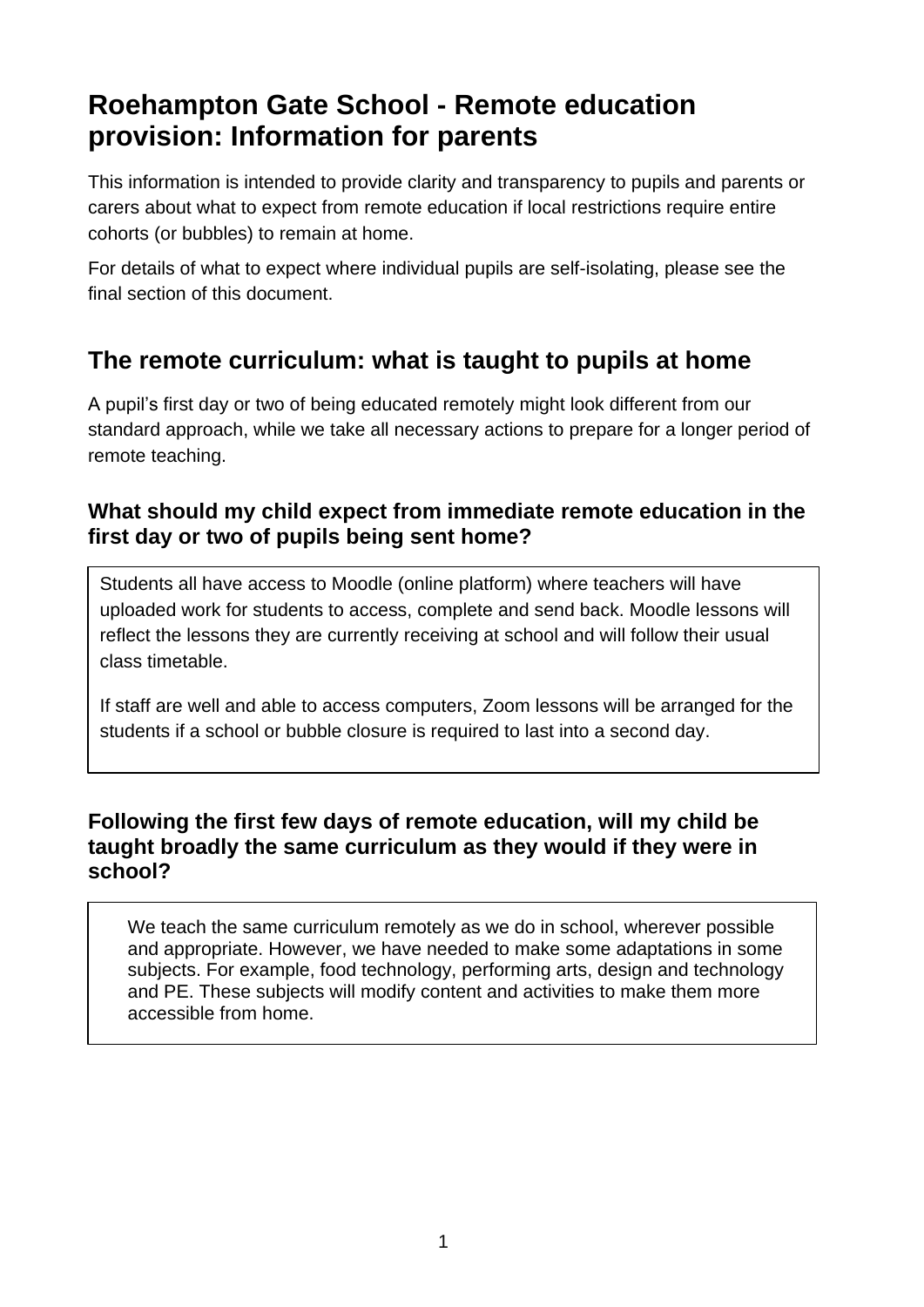# **Remote teaching and study time each day**

## **How long can I expect work set by the school to take my child each day?**

We expect that remote education (including remote teaching and independent work) will take pupils broadly the following number of hours each day:

| <b>INDIVIDUAL ISOLATION ONLY PROVISION</b>    |                                                                                                             |  |
|-----------------------------------------------|-------------------------------------------------------------------------------------------------------------|--|
| (not including whole class or bubble closure) |                                                                                                             |  |
| Primary school-aged<br>pupils                 | Each timetabled session (6 per day) will have online learning<br>on Moodle available.                       |  |
|                                               | Wellbeing call to be made weekly and more if risk assessed<br>as requiring more contact                     |  |
|                                               | Therapy sessions to be undertaken via Zoom.                                                                 |  |
| Secondary school-aged<br>pupils               | Each timetabled session (6 per day) will have online learning<br>on Moodle available.                       |  |
|                                               | Wellbeing call to be made weekly and more if risk assessed<br>as requiring more contact                     |  |
|                                               | Therapy sessions to be undertaken via Zoom.                                                                 |  |
| Post-16 students                              | Each timetabled session (6 per day) will include a 10 minute<br>Zoom followed by online learning on Moodle. |  |
|                                               | Access to teacher via chat mode on Zoom.                                                                    |  |
|                                               | Therapy sessions to be undertaken via Zoom.                                                                 |  |
| <b>BUBBLE OR SCHOOL CLOSURE PROVISION</b>     |                                                                                                             |  |
| Primary school-aged<br>pupils                 | Each timetabled session (6 per day) will include a 10 minute<br>Zoom followed by online learning on Moodle. |  |
|                                               | Access to teacher (and possibly LSA) via chat mode on<br>Zoom.                                              |  |
|                                               | Therapy sessions to be undertaken via Zoom.                                                                 |  |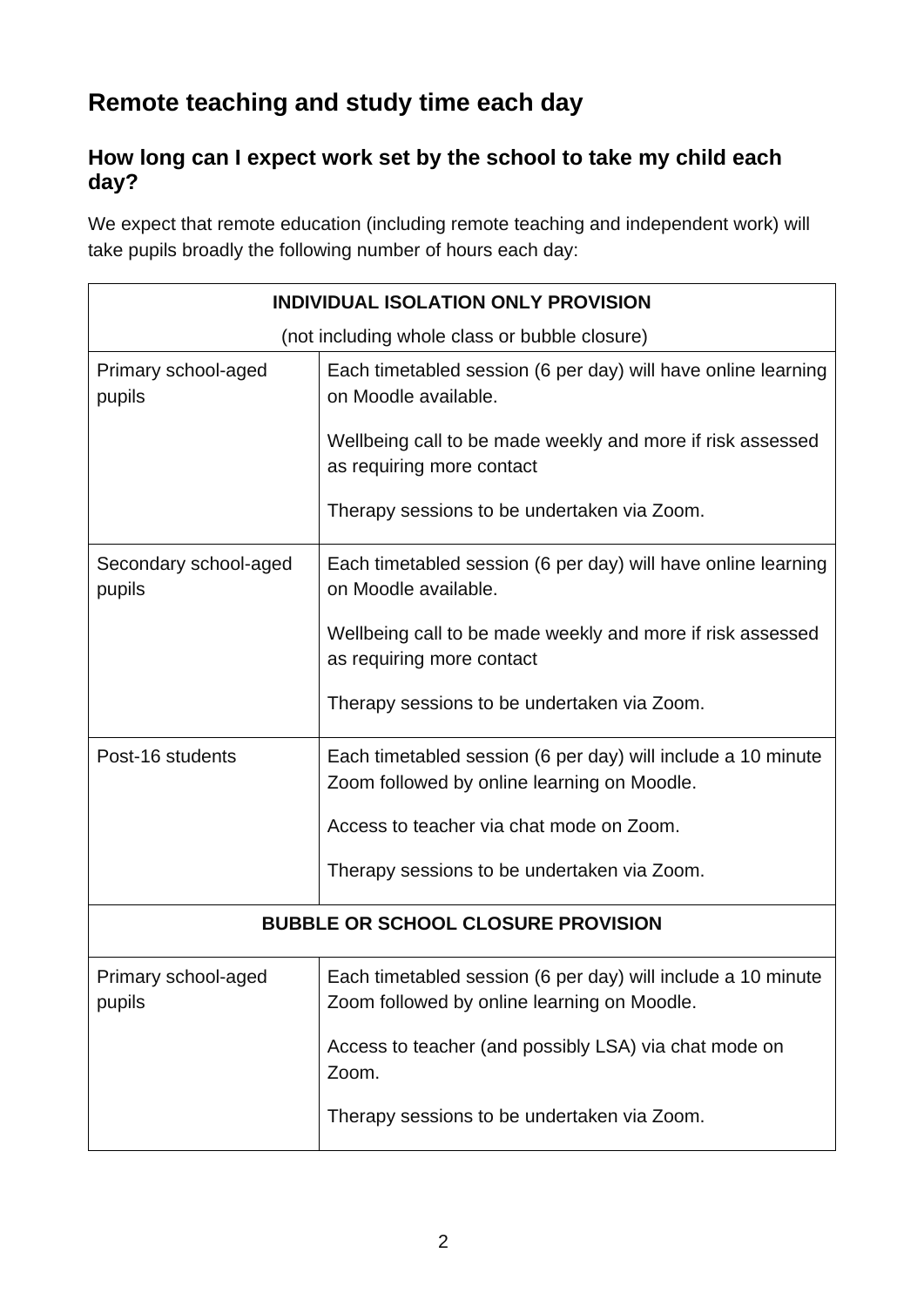| Secondary school-aged<br>pupils | Each timetabled session (6 per day) will include a 10 minute<br>Zoom followed by online learning on Moodle. |
|---------------------------------|-------------------------------------------------------------------------------------------------------------|
|                                 | Access to teacher (and possibly LSA) via chat mode on<br>Zoom.                                              |
|                                 | Therapy sessions to be undertaken via Zoom.                                                                 |
| Post-16 students                | Each timetabled session (6 per day) will include a 10 minute<br>Zoom followed by online learning on Moodle. |
|                                 | Access to teacher via chat mode on Zoom.                                                                    |
|                                 | Therapy sessions to be undertaken via Zoom.                                                                 |

Moodle and zoom content will be quality assured by the Senior Leadership Team and mapped against curriculum planning already in place to ensure students are accessing the correct and appropriate content.

## **Accessing remote education**

#### **How will my child access any online remote education you are providing?**

Moodle online learning resource used. Teachers will upload content to match normal school timetables.

Login sent to parents via email and all students taught how to access individually.

#### **If my child does not have digital or online access at home, how will you support them to access remote education?**

We recognise that some pupils may not have suitable online access at home. We take the following approaches to support those pupils to access remote education: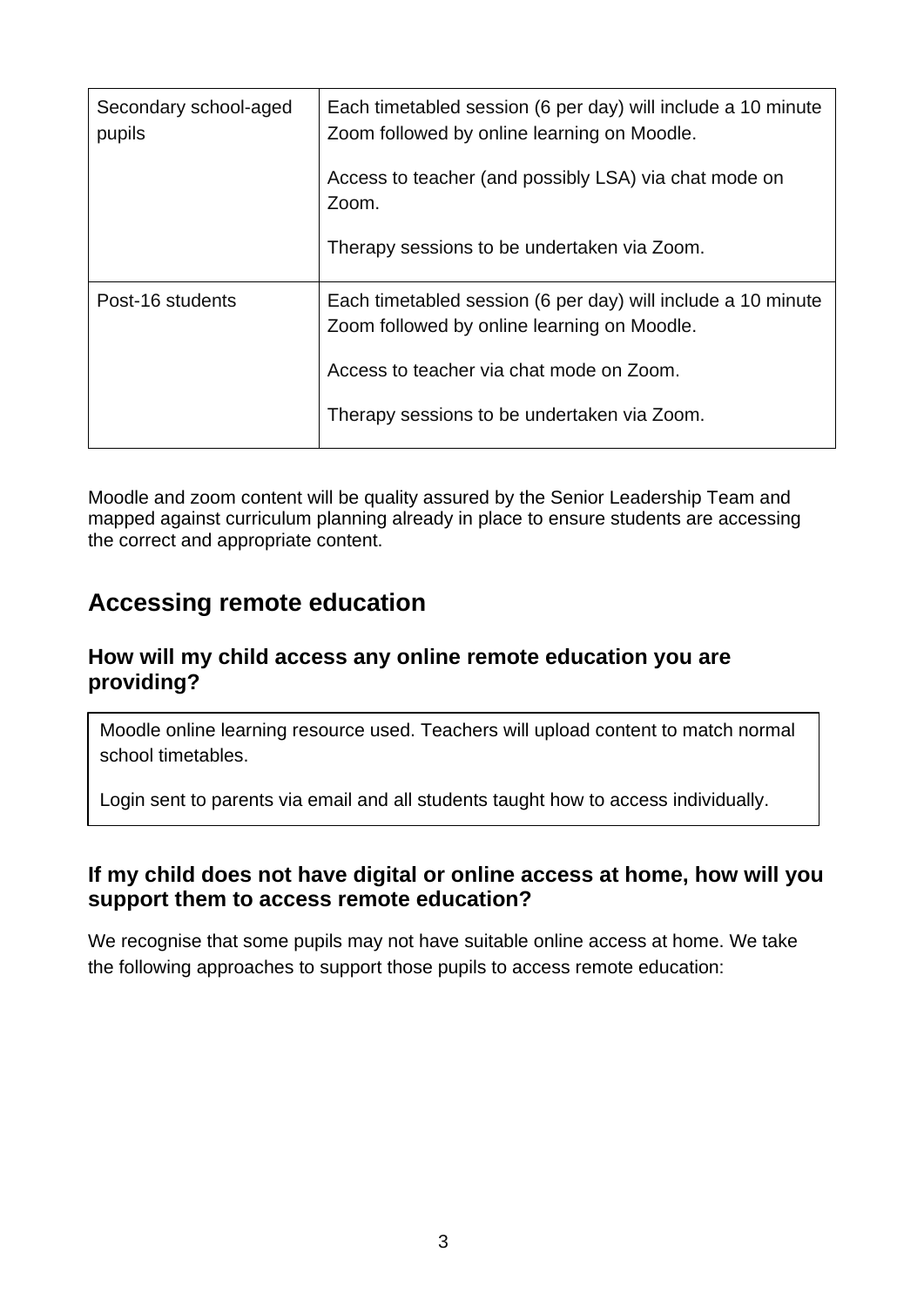In this section, please provide high-level information (where applicable, and ensuring parents know how to contact the school for further details) about:

- We can loan laptops if deemed as suitable based on risk assessment of needs and issuing. We will make direct contact with parents where hardware is required.
- If internet access is not possible, we will send packages of written work out to home that will arrive on Friday by courier in preparation for the following week's lessons.
- Parents can return completed work via email (either electronic documents or photos of written / art work) to be marked. In some cases we can arrange for a courier to collect.
- Parents are encouraged to contact the school if there are issues accessing online contact. Please direct this to your child's tutor in the first instance.

## **How will my child be taught remotely?**

We use a combination of the following approaches to teach pupils remotely:

Some examples of remote teaching approaches:

- live teaching (Zoom online lessons)
- recorded teaching (e.g. pre-recorded lessons, video/audio recordings made by teachers)
- printed paper packs produced by teachers (e.g. workbooks, worksheets)
- textbooks and reading books pupils have at home
- commercially available websites supporting the teaching of specific subjects or areas, including video clips or sequences including moderated Youtube clips
- long-term project work and/or internet research activities
- use of visuals to support learning activities.
- clear objectives to outline what is being studied and outcome.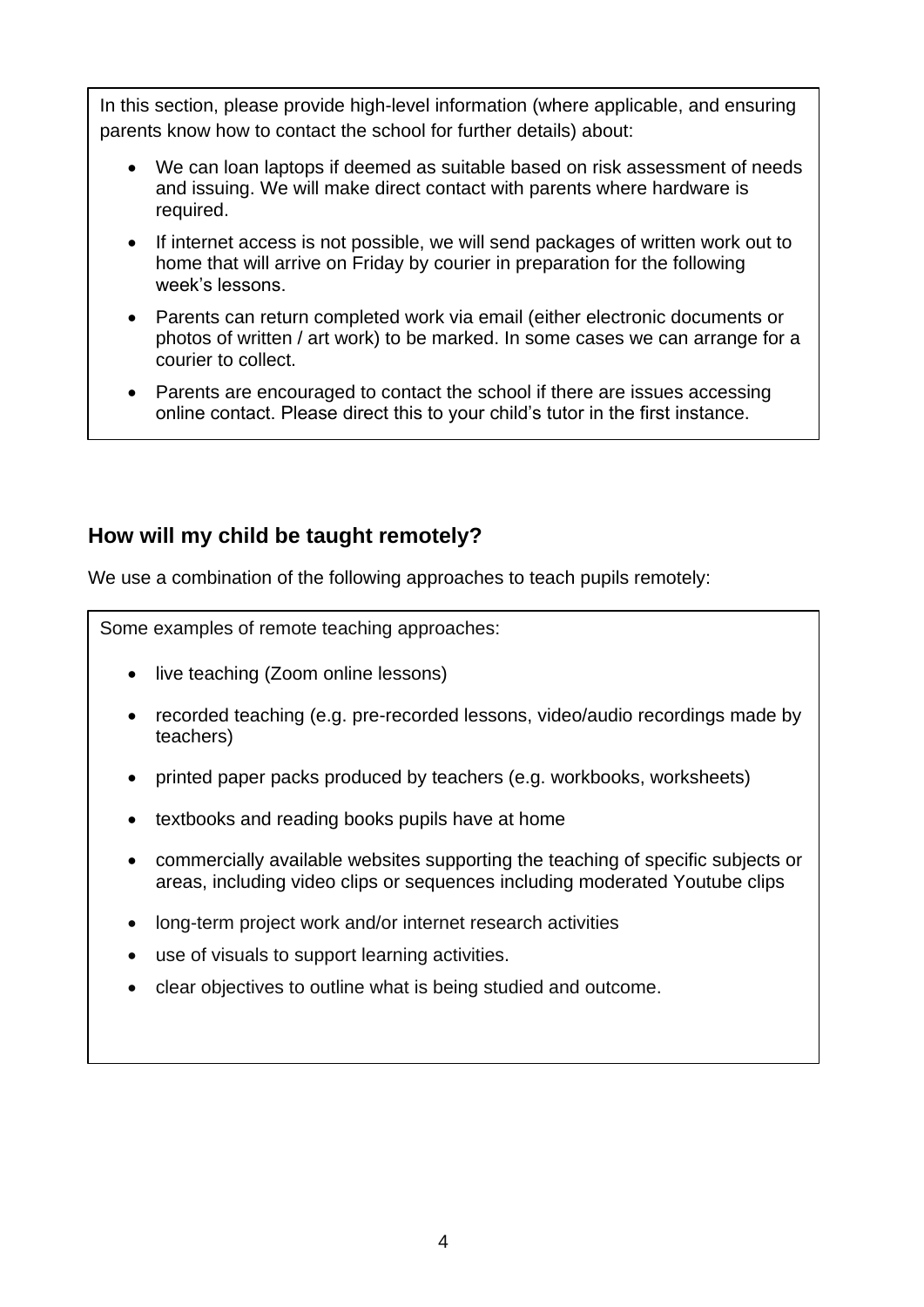# **Engagement and feedback**

#### **What are your expectations for my child's engagement and the support that we as parents and carers should provide at home?**

- Additional guidance with an activity, should this be required, although the chat option allows for students to ask the subject teacher questions or request assistance.
- Access to the internet and availability of laptop
- Support to encourage appropriate online behaviour and completion of tasks.
- If your child is unwell, please contact the school in the normal way so we can inform teachers that specific students will not be attending zoom sessions.

### **How will you check whether my child is engaging with their work and how will I be informed if there are concerns?**

- Staff will access marking within 7 working days of submission and will offer feedback.
- Wellbeing calls made weekly form tutors, pastoral team and therapies. These will be tracked on a database to support communications.
- If engagement is a concern, we will inform parents and carers by telephone or email. If these concerns relate to safeguarding, we will at first notify parents and then maybe make contact with local authorities or safeguarding teams for advice and additional support.

# **Additional support for pupils with particular needs**

## **How will you work with me to help my child who needs additional support from adults at home to access remote education?**

We recognise that some pupils, for example some pupils with special educational needs and disabilities (SEND), may not be able to access remote education without support from adults at home. We acknowledge the difficulties this may place on families, and we will work with parents and carers to support those pupils in the following ways: